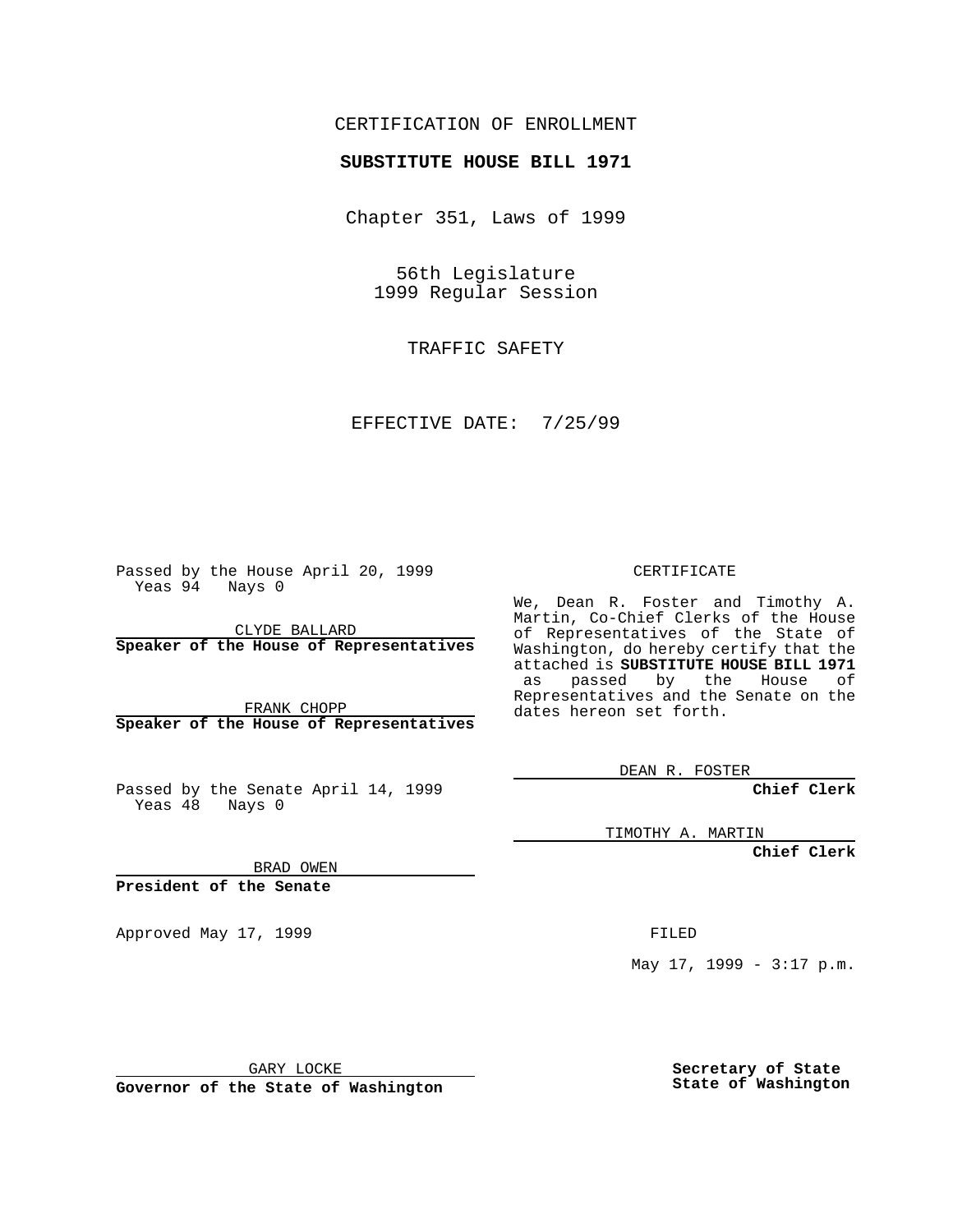## **SUBSTITUTE HOUSE BILL 1971** \_\_\_\_\_\_\_\_\_\_\_\_\_\_\_\_\_\_\_\_\_\_\_\_\_\_\_\_\_\_\_\_\_\_\_\_\_\_\_\_\_\_\_\_\_\_\_

\_\_\_\_\_\_\_\_\_\_\_\_\_\_\_\_\_\_\_\_\_\_\_\_\_\_\_\_\_\_\_\_\_\_\_\_\_\_\_\_\_\_\_\_\_\_\_

## AS AMENDED BY THE SENATE

Passed Legislature - 1999 Regular Session

#### **State of Washington 56th Legislature 1999 Regular Session**

**By** House Committee on Transportation (originally sponsored by Representatives D. Sommers, Wood, Benson, Schindler and Gombosky)

Read first time 03/04/1999.

 AN ACT Relating to traffic safety; amending RCW 43.59.150, 46.52.070, and 46.20.305; adding a new section to chapter 46.16 RCW; adding a new section to chapter 46.32 RCW; adding a new section to chapter 81.04 RCW; and prescribing penalties.

5 BE IT ENACTED BY THE LEGISLATURE OF THE STATE OF WASHINGTON:

6 **Sec. 1.** RCW 43.59.150 and 1998 c 165 s 3 are each amended to read 7 as follows:

8 (1) The Washington state traffic safety commission shall establish 9 a program for improving bicycle and pedestrian safety, and shall 10 cooperate with the stakeholders and independent representatives to form 11 an advisory committee to develop programs and create public private 12 partnerships which promote bicycle and pedestrian safety. The traffic 13 safety commission shall periodically report and make recommendations to 14 the legislative transportation committee ((and the fiscal committees of 15 the house of representatives and the senate by December 1, 1998, 16 regarding the conclusions of the advisory)) on the progress of the 17 bicycle and pedestrian safety committee.

18 (2) The bicycle and pedestrian safety account is created in the 19 state treasury to support bicycle and pedestrian education or safety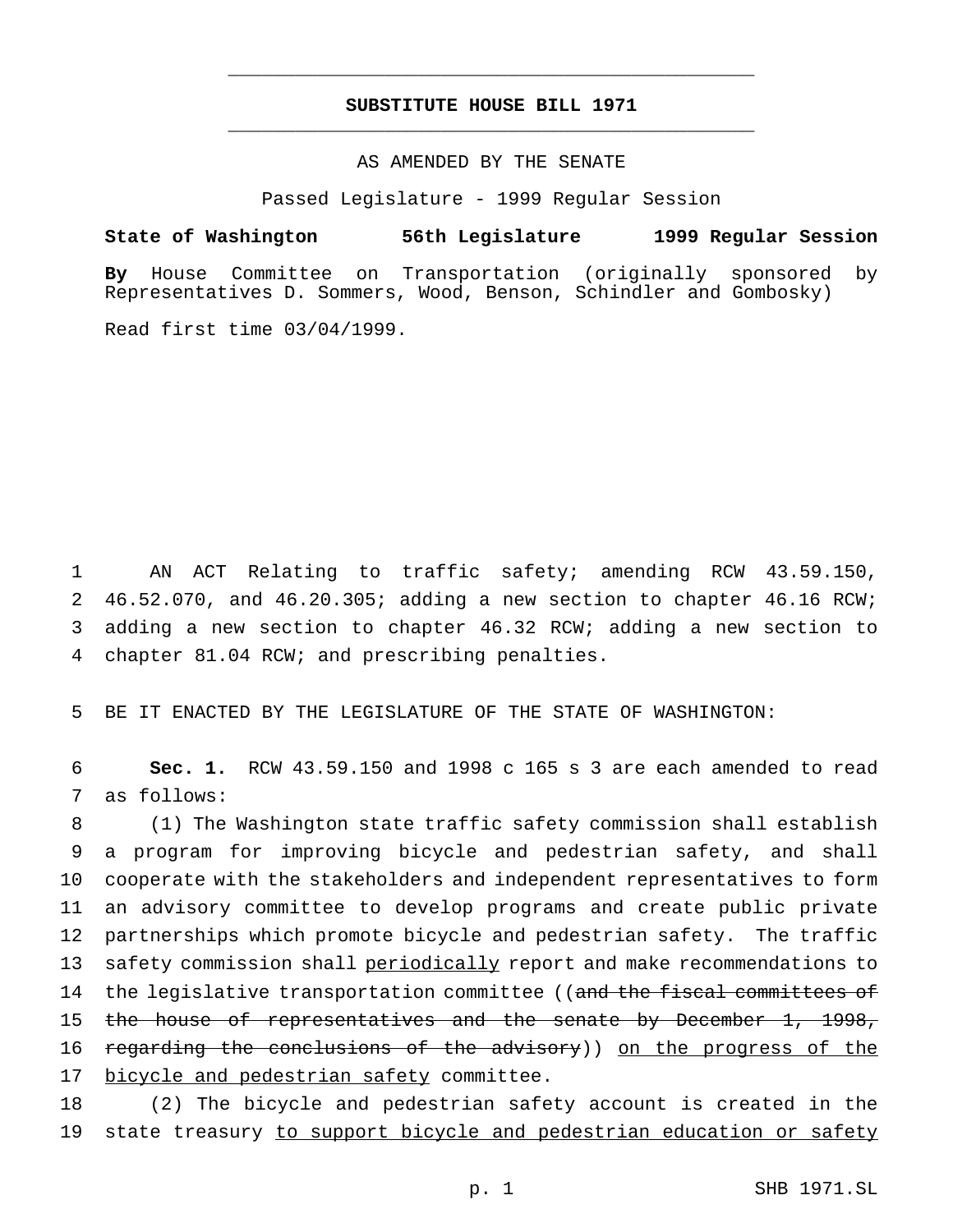1 programs. ((To the extent that private contributions are received by 2 the traffic safety commission for the purposes of bicycle and pedestrian safety programs established under this section, the appropriations from the highway safety account for this purpose shall  $\text{Lapse.}()$ 

 **Sec. 2.** RCW 46.52.070 and 1998 c 165 s 8 are each amended to read as follows:

 (1) Any police officer of the state of Washington or of any county, city, town or other political subdivision, present at the scene of any accident or in possession of any facts concerning any accident whether by way of official investigation or otherwise shall make report thereof in the same manner as required of the parties to such accident and as fully as the facts in his possession concerning such accident will permit.

 (2) The police officer shall report to the department, on a form 16 prescribed by the director: (a) When ((an accident)) a collision has 17 occurred that results in a fatality ((or serious injury)); and (b) the 18 identity of the operator of a vehicle involved in the ((accident)) 19 collision when the officer has reasonable grounds to believe the 20 operator ((who)) caused the ((fatality or serious injury may not be 21 competent to operate a motor vehicle; and (c) the reason or reasons for such belief)) collision.

23 (3) The police officer shall report to the department, on a form 24 prescribed by the director: (a) When a collision has occurred that 25 results in a serious injury; (b) the identity of the operator of a vehicle involved in the collision when the officer has reasonable 27 grounds to believe the operator who caused the serious injury may not be competent to operate a motor vehicle; and (c) the reason or reasons 29 for the officer's belief.

 **Sec. 3.** RCW 46.20.305 and 1998 c 165 s 13 are each amended to read as follows:

 (1) The department, having good cause to believe that a licensed driver is incompetent or otherwise not qualified to be licensed may upon notice require him or her to submit to an examination.

 (2) The department shall require a driver reported under RCW 36 46.52.070 (2)(( $\frac{1}{100}$ , when a fatality occurred,)) and (3) to submit to an examination. The examination must be completed no later than one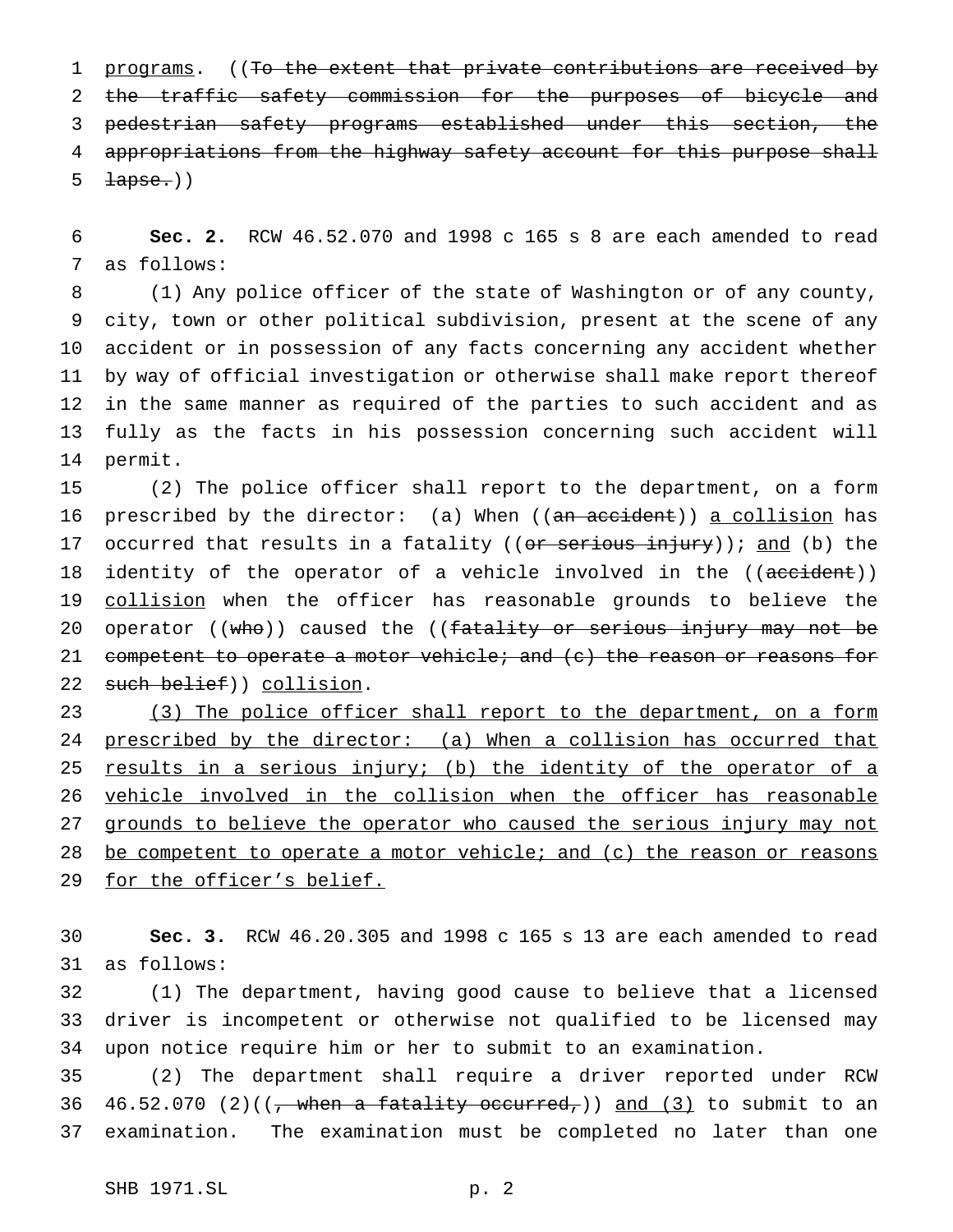hundred twenty days after the accident report required under RCW 46.52.070(2) is received by the department unless the department, at the request of the operator, extends the time for examination.

 (3) ((The department may require a driver reported under RCW 46.52.070(2) to submit to an examination, or suspend the person's license subject to RCW 46.20.322, when a serious injury occurred. The examination must be completed no later than one hundred twenty days after the accident report required under RCW 46.52.070(2) is received 9 by the department.

 $(4)$ )) The department may in addition to an examination under this section require such person to obtain a certificate showing his or her condition signed by a licensed physician or other proper authority designated by the department.

 $((+5))$   $(4)$  Upon the conclusion of an examination under this section the department shall take driver improvement action as may be appropriate and may suspend or revoke the license of such person or permit him or her to retain such license, or may issue a license subject to restrictions as permitted under RCW 46.20.041. The department may suspend or revoke the license of such person who refuses or neglects to submit to such examination.

 $((+6))$  (5) The department may require payment of a fee by a person subject to examination under this section. The department shall set the fee in an amount that is sufficient to cover the additional cost of administering examinations required by this section.

 NEW SECTION. **Sec. 4.** A new section is added to chapter 46.16 RCW to read as follows:

 When applicable, the certificate of registration must include a statement that the owner or entity operating a commercial vehicle must be in compliance with the requirements of the United States department of transportation federal motor carrier safety regulations contained in Title 49 C.F.R. Part 382, controlled substances and alcohol use and testing.

 NEW SECTION. **Sec. 5.** A new section is added to chapter 46.32 RCW to read as follows:

 A person or employer operating as a motor carrier shall comply with the requirements of the United States department of transportation federal motor carrier safety regulations as contained in Title 49